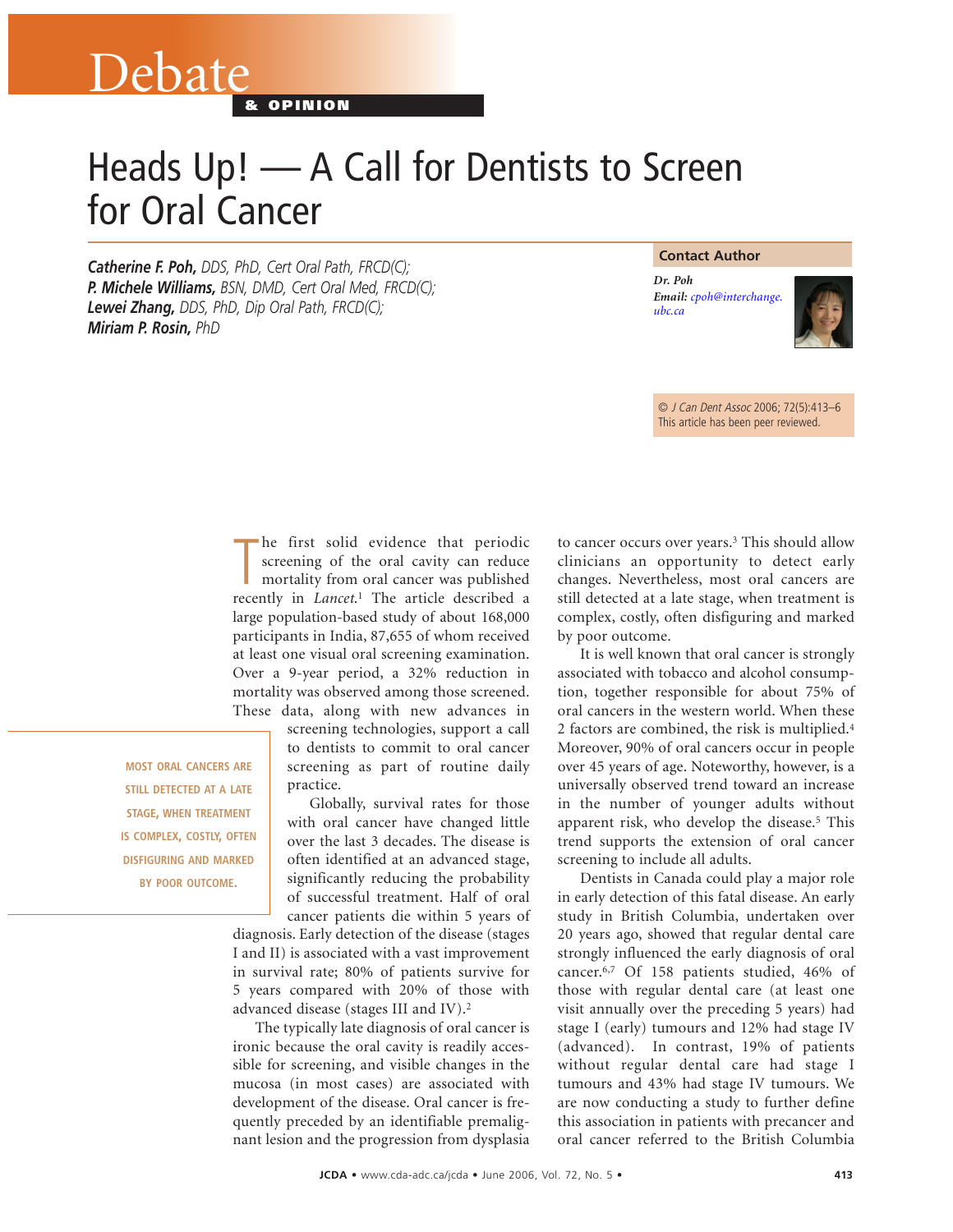**Table 1** Step-by-step head and neck evaluation

### **A. History taking**

The first step in screening for oral cancer is completion of a patient history, which should include:

- **I. Family history of head and neck cancer**
- **II. Review of oral habits and lifestyle**

Obtain background information related to risk for oral cancer, including tobacco use, alcohol consumption and dietary or nutritional status.

**III. Pertinent signs and symptoms**

Identification of a persistent white patch in the mouth, a nonhealing ulcer, a lump or bump, submucosal fibrosis, spontaneous or unexpected oral bleeding, paresthesia, dysphagia or trismus warrants further investigation. If any of these conditions persists for more than 3 weeks following removal of identified etiologic factors, re-evaluation or referral for further investigation (or both) is recommended.

## **B. Visual inspection**

Equipment required for visual inspection includes a tongue depressor or mouth mirror, gauze and a good light source.

- **I. Extraoral examination**
	- 1. Position patient in an upright sitting position.
	- 2. Inspect the head and neck region for asymmetry, swellings or other discrepancies.
	- 3. Palpate the submandibular, neck and supraclavicular regions for lymph nodes.
	- 4. Inspect and palpate lips and perioral tissues.

#### **II. Intraoral examination**

- 1. Position the patient in a semi-reclined position.
- 2. Examine all oral soft tissues sequentially.
	- Buccal and labial mucosa
	- Mandibular buccal and lingual gingiva and retromolar pad (trigone)
	- Maxillary buccal and palatal gingiva
	- Hard and soft palate, tonsillar tissues and uvula
	- Floor of mouth (including the mandibular lingual vestibule)
	- Tongue dorsal, lateral and ventral surfaces
- 3. Make note of any tissue swellings, changes in colour, texture, symmetry, areas of tenderness or changes in tissue mobility.
- 4. Examine visually and palpate the most common anatomical sites of oral cancer the ventral–lateral tongue, floor of mouth and soft palate complex — to identify leukoplakia, erythroplasia, ulceration, induration, fibrotic submucosal bands or a palpable mass. These are the sites of 60% of cancers of the oral cavity.

#### **C. Visualization aids**

Techniques to enhance visualization of premalignant lesions and oral cancers are garnering considerable research and media attention. Those currently being evaluated are toluidine blue and fluorescence visualization (the VELscope).

Cancer Agency. Among the first 40 patients interviewed, 34 (85%) reported that they either had their lesions identified by dental practitioners initially or sought the care of dental practitioners after self-identification of the lesions.

Given the potential for dentists to serve as frontline advocates, why has there been so little change in the stage

of identification of this disease? A major challenge has been differentiating between benign and precancerous or early cancerous mucosal changes when there are often no distinctive clinical features that separate the conditions. This often results in diagnostic delay. Fortunately, help may be on the way! Recent research supports the use of diagnostic aids to facilitate a clinical decision (**Fig. 1**).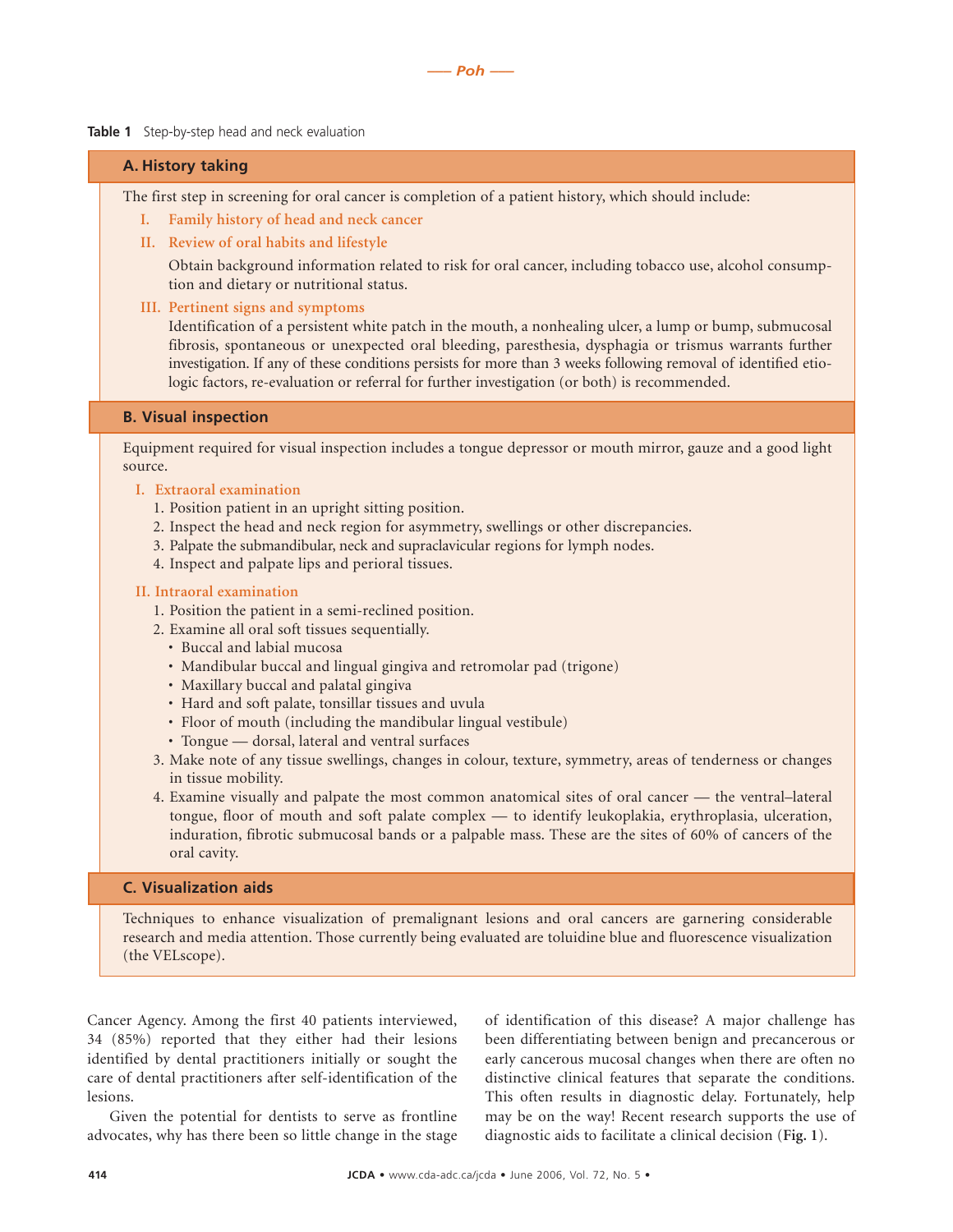

**Figure 1:** An asymptomatic, ill-defined red and white lesion on the anterior floor of the mouth of a 57-year-old male smoker. **a.** Viewed under white light. **b.** Viewed with a VELscope, which reveals a well-demarcated dark brown to black area where there is loss of fluorescence. **c.** Viewed following application of toluidine blue (TB); note focal uptake of the vital stain. Biopsy of the site of TB staining and loss of fluorescence showed an invasive squamous cell carcinoma.

Toluidine blue has a long history of use as a vital stain to identify oral cancers and has been used sporadically in dental practice for years. Historically, this stain has been less reliable in the identification of premalignant disease. New data from an ongoing longitudinal study being conducted at the British Columbia Cancer Agency have shown that premalignant oral lesions that stain positively are 6 times more likely to become oral cancers than those that do not stain. This finding supports a new role for this vital stain in identification of high-risk oral lesions.8

Another recent focus has been on the use of tissue fluorescence to identify alterations in biochemistry and morphology that may be associated with the development of oral cancer (**Fig. 1b**).9 This technique has a long history of use at other body sites, facilitating the identification of cancers and premalignant lesions in the lung and cervix. A simple hand-held device, the VELscope (LED Dental Inc., Vancouver, B.C.), has recently been developed for use by dentists to visualize tissue fluorescence in the oral cavity directly.10,11 A blue light is directed at the surface of the oral mucosa. Normal tissue will fluoresce and appear pale geen. Abnormal tissue loses this fluorescence and appears dark brown to black. A pilot study of 44 patients has had encouraging results. In this group, the device achieved a sensitivity of 98% and a specificity of 100% when discriminating normal mucosa from tissue with biopsy-proven severe dysplasia, carcinoma in situ or invasive carcinoma.<sup>9</sup>

It is vitally important to recognize that the use of any visual aid is an adjunct to the conventional head and neck examination. There is no replacement for this important examination! **Table 1** presents a simple systematic approach to a brief but thorough head and neck

examination as a guide for students and residents in training. It is also a refresher for the practising dentist.

Oral cancer is the sixth most common cancer in the world and is a devastating disease with terrible consequences to the individual and to society. Approximately 3,200 new oral cancers and 1,050 deaths from oral cancer are estimated to occur each year in Canada.12 The integration of an oral cancer screening examination into daily practice requires little additional time or expense in an already busy practice. The challenge to the dental profession is to ensure that all adult patients have a brief but regular oral cancer screening examination.

Working together with a strong commitment to change, dentists have the opportunity to make a dramatic difference. The World Health Organization has made a commitment to take action against the neglected burden of oral cancer, mainly by emphasizing prevention. The call to action in Canada requires a personal response to this need from each of the more than 18,000 dentists in the country13 and facilitation of change by dental societies through the provision of education. It also represents a challenge to our dental schools to introduce and reinforce the value of incorporating an oral cancer screening examination into the daily practice of the 500–600 dental students who graduate each year.  $\ast$ 

#### **References**

2. Cancer facts and figures 2005. Atlanta: American Cancer Society; 2005. Available from: URL: www.cancer.org/downloads/STT/CAFF2005f4PWSecured.pdf.

3. Rosin MP, Cheng X, Poh C, Lam WL, Huang Y, Lovas J, and others. Use of allelic loss to predict malignant risk for low-grade oral epithelial dysplasia. *Clin Cancer Res* 2000; 6(2):357–62.

4. National Cancer Institute. Surveillance, epidemiology, and end results program public-use data, 1973–1998. Rockville, MD: National Cancer Institute,

<sup>1.</sup> Sankaranarayanan R, Ramadas K, Thomas G, Muwonge R, Thara S, Mathew B, and other. Effect of screening on oral cancer mortality in Kerala, India: a cluster-randomised controlled trial. *Lancet* 2005; 365(9475):1927–33.